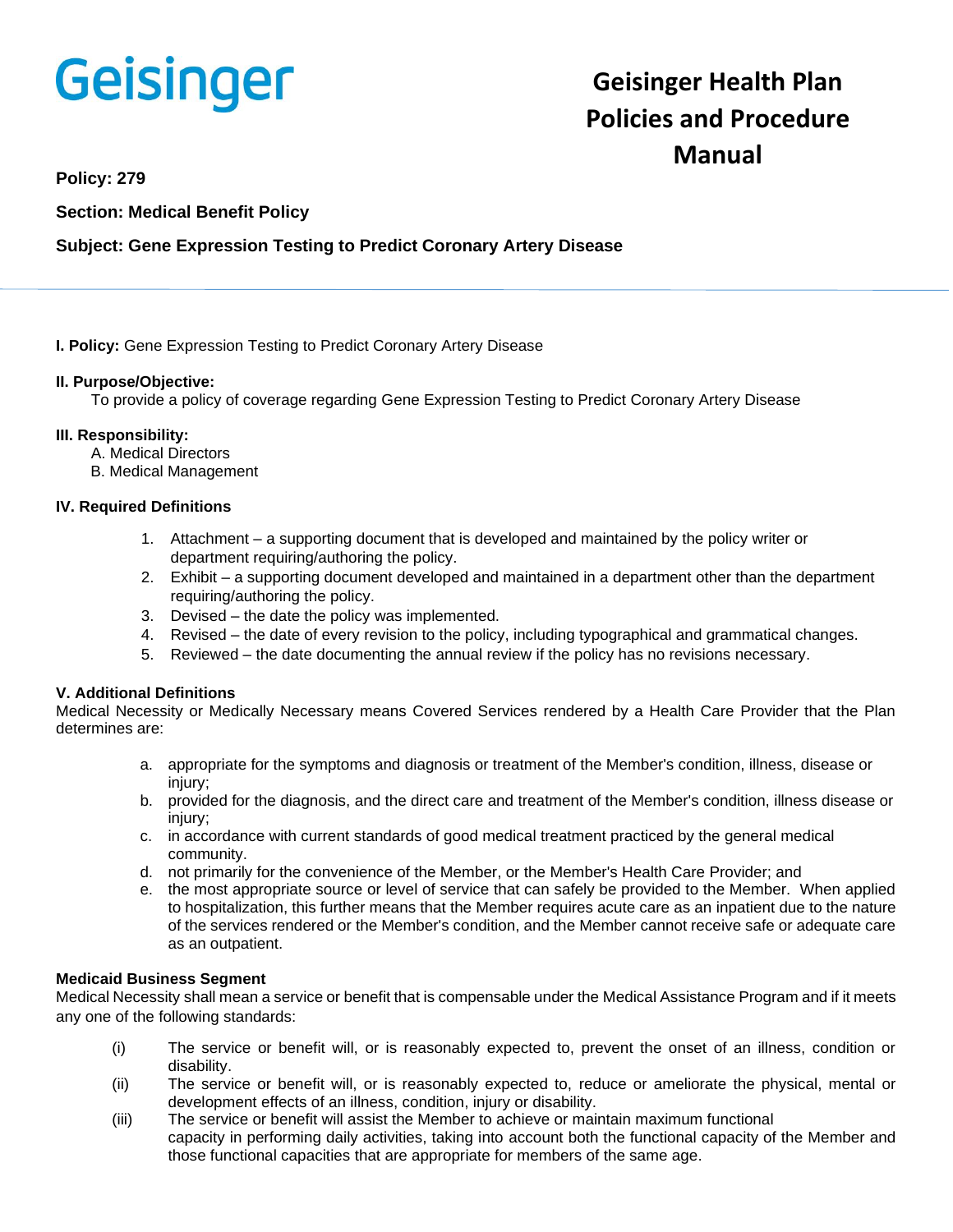**DESCRIPTION:** The Corus® CAD (coronary artery disease) test (CardioDx, Inc., Palo Alto, CA) is a genetic test which analyzes 23 genes that are involved in the development or response to atherosclerosis. Using an algorithm, a quantitative score is then generated which predicts the likelihood of developing obstructive coronary artery disease.

## **FOR MEDICARE and MEDICAID BUSINESS SEGMENT:**

Palmetto GBA, a national contractor that administers Medicare benefits has determined that the Corus® CAD (coronary artery disease) test (CardioDx, Inc., Palo Alto, CA) is considered reasonable and necessary for the evaluation of members with stable symptoms that have a history of chest pain, suspected anginal equivalent to chest pain, or a high risk of CAD, but no known prior myocardial infarction or revascularization procedures.

#### **LIMITATIONS:**

Per the Novitas Solutions LCD Corus® CAD Test (L36713), the following limitations apply:

1.The Corus® CAD test is considered not reasonable and necessary for members who are currently taking steroids, immunosuppressive agents, or chemotherapeutic agents or for members with:

- acute or previous myocardial infarction;
- high-risk unstable angina;
- a history of obstructive CAD;
- a previous revascularization procedure;
- a history of a previous invasive procedure to open a blocked or narrow artery;
- systemic infectious or systemic inflammatory conditions; or
- diabetes.

2.The Corus® CAD test is considered not reasonable and necessary when used for **any of the following**:

- to be used to screen for stenosis among members who are asymptomatic and not considered at high-risk for CAD;
- to predict or detect response to therapy, or
- to help select the optimal therapy for members.

#### **EXCLUSIONS:**

Unless mandated by state or federal regulation, the Plan does **NOT** provide coverage for Gene Expression Testing to Predict Coronary Artery Disease because it is considered experimental, investigational or unproven. The Geisinger Technology Assessment Committee evaluated this technology and concluded that there is insufficient evidence in the peer-reviewed published medical literature to establish the effectiveness of this test on health outcomes when compared to established tests or technologies.

Unless mandated by state or federal regulation, the Plan does **NOT** provide coverage for multi-gene next generation panels, (i.e. CardioNext, Familion, RhythmFirst) because they are considered experimental, investigational or unproven. There is insufficient evidence in the peer-reviewed published medical literature to establish the effectiveness of these tests on health outcomes when compared to established tests or technologies.

Note: A complete description of the process by which a given technology or service is evaluated and determined to be experimental, investigational or unproven services is outlined in **MP 15 - Experimental Investigational or Unproven Services or Treatment.**

**CODING ASSOCIATED WITH:** Gene Expression Testing to Predict Coronary Artery Disease *The following codes are included below for informational purposes and may not be all inclusive. Inclusion of a procedure or device code(s) does not constitute or imply coverage nor does it imply or guarantee provider reimbursement. Coverage is determined by the member specific benefit plan document and any applicable laws regarding coverage of specific services.*

- 84999 Unlisted chemistry procedure
- 81493 Coronary artery disease, mRNA, gene expression profiling by real-time RT-PCR of 23 genes, utilizing whole peripheral blood, algorithm reported as a risk score

Current Procedural Terminology (CPT®) © American Medical Association: Chicago, IL

#### **LINE OF BUSINESS:**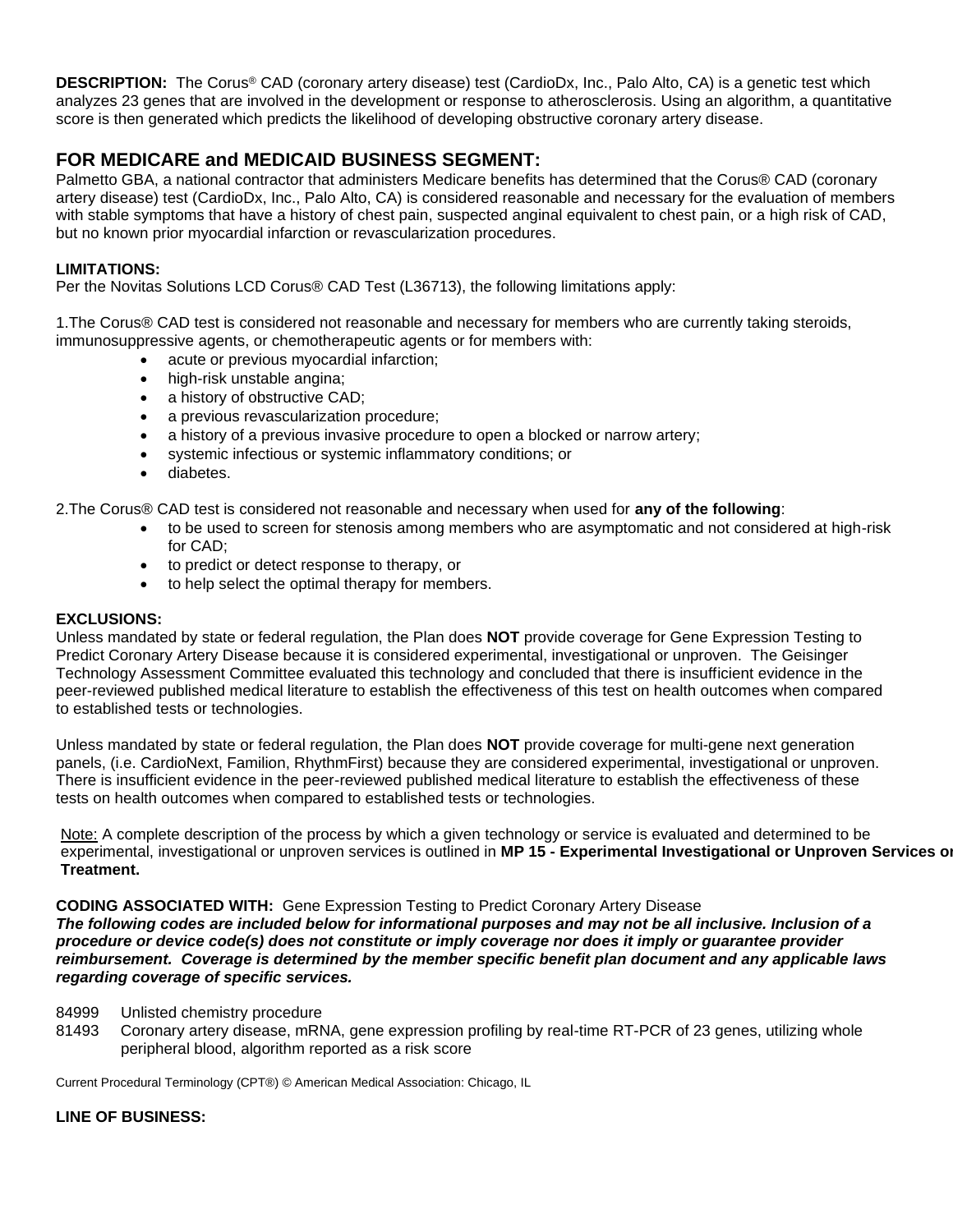**Eligibility and contract specific benefits, limitations and/or exclusions will apply. Coverage statements found in the line of business specific benefit document will supersede this policy. For Medicare, applicable LCD's and NCD's will supercede this policy. For PA Medicaid Business segment, this policy applies as written.**

#### **REFERENCES:**

[Wingrove JA,](http://www.ncbi.nlm.nih.gov/pubmed?term=Wingrove%20JA%5BAuthor%5D&cauthor=true&cauthor_uid=20031539) [Daniels SE,](http://www.ncbi.nlm.nih.gov/pubmed?term=Daniels%20SE%5BAuthor%5D&cauthor=true&cauthor_uid=20031539) [Sehnert AJ,](http://www.ncbi.nlm.nih.gov/pubmed?term=Sehnert%20AJ%5BAuthor%5D&cauthor=true&cauthor_uid=20031539) [Tingley W,](http://www.ncbi.nlm.nih.gov/pubmed?term=Tingley%20W%5BAuthor%5D&cauthor=true&cauthor_uid=20031539) [Elashoff MR,](http://www.ncbi.nlm.nih.gov/pubmed?term=Elashoff%20MR%5BAuthor%5D&cauthor=true&cauthor_uid=20031539) [Rosenberg S,](http://www.ncbi.nlm.nih.gov/pubmed?term=Rosenberg%20S%5BAuthor%5D&cauthor=true&cauthor_uid=20031539) [Buellesfeld L,](http://www.ncbi.nlm.nih.gov/pubmed?term=Buellesfeld%20L%5BAuthor%5D&cauthor=true&cauthor_uid=20031539) [Grube E,](http://www.ncbi.nlm.nih.gov/pubmed?term=Grube%20E%5BAuthor%5D&cauthor=true&cauthor_uid=20031539) [Newby LK,](http://www.ncbi.nlm.nih.gov/pubmed?term=Newby%20LK%5BAuthor%5D&cauthor=true&cauthor_uid=20031539) [Ginsburg GS,](http://www.ncbi.nlm.nih.gov/pubmed?term=Ginsburg%20GS%5BAuthor%5D&cauthor=true&cauthor_uid=20031539) [Kraus WE.](http://www.ncbi.nlm.nih.gov/pubmed?term=Kraus%20WE%5BAuthor%5D&cauthor=true&cauthor_uid=20031539) Correlation of peripheral-blood gene expression with the extent of coronary artery stenosis. [Circ](http://www.ncbi.nlm.nih.gov/pubmed/?term=Correlation+of+peripheral-blood+gene+expression+with+the+extent+of+coronary+artery+stenosis.)  [Cardiovasc Genet.](http://www.ncbi.nlm.nih.gov/pubmed/?term=Correlation+of+peripheral-blood+gene+expression+with+the+extent+of+coronary+artery+stenosis.) 2008 Oct;1(1):31-8

[Rosenberg S,](http://www.ncbi.nlm.nih.gov/pubmed?term=Rosenberg%20S%5BAuthor%5D&cauthor=true&cauthor_uid=20921541) [Elashoff MR,](http://www.ncbi.nlm.nih.gov/pubmed?term=Elashoff%20MR%5BAuthor%5D&cauthor=true&cauthor_uid=20921541) [Beineke P,](http://www.ncbi.nlm.nih.gov/pubmed?term=Beineke%20P%5BAuthor%5D&cauthor=true&cauthor_uid=20921541) [Daniels SE,](http://www.ncbi.nlm.nih.gov/pubmed?term=Daniels%20SE%5BAuthor%5D&cauthor=true&cauthor_uid=20921541) [Wingrove JA,](http://www.ncbi.nlm.nih.gov/pubmed?term=Wingrove%20JA%5BAuthor%5D&cauthor=true&cauthor_uid=20921541) [Tingley WG,](http://www.ncbi.nlm.nih.gov/pubmed?term=Tingley%20WG%5BAuthor%5D&cauthor=true&cauthor_uid=20921541) [Sager PT,](http://www.ncbi.nlm.nih.gov/pubmed?term=Sager%20PT%5BAuthor%5D&cauthor=true&cauthor_uid=20921541) [Sehnert AJ,](http://www.ncbi.nlm.nih.gov/pubmed?term=Sehnert%20AJ%5BAuthor%5D&cauthor=true&cauthor_uid=20921541) [Yau M,](http://www.ncbi.nlm.nih.gov/pubmed?term=Yau%20M%5BAuthor%5D&cauthor=true&cauthor_uid=20921541) [Kraus WE,](http://www.ncbi.nlm.nih.gov/pubmed?term=Kraus%20WE%5BAuthor%5D&cauthor=true&cauthor_uid=20921541) [Newby LK,](http://www.ncbi.nlm.nih.gov/pubmed?term=Newby%20LK%5BAuthor%5D&cauthor=true&cauthor_uid=20921541) [Schwartz RS,](http://www.ncbi.nlm.nih.gov/pubmed?term=Schwartz%20RS%5BAuthor%5D&cauthor=true&cauthor_uid=20921541) [Voros S,](http://www.ncbi.nlm.nih.gov/pubmed?term=Voros%20S%5BAuthor%5D&cauthor=true&cauthor_uid=20921541) [Ellis SG,](http://www.ncbi.nlm.nih.gov/pubmed?term=Ellis%20SG%5BAuthor%5D&cauthor=true&cauthor_uid=20921541) [Tahirkheli N,](http://www.ncbi.nlm.nih.gov/pubmed?term=Tahirkheli%20N%5BAuthor%5D&cauthor=true&cauthor_uid=20921541) [Waksman R,](http://www.ncbi.nlm.nih.gov/pubmed?term=Waksman%20R%5BAuthor%5D&cauthor=true&cauthor_uid=20921541) [McPherson J,](http://www.ncbi.nlm.nih.gov/pubmed?term=McPherson%20J%5BAuthor%5D&cauthor=true&cauthor_uid=20921541) [Lansky A,](http://www.ncbi.nlm.nih.gov/pubmed?term=Lansky%20A%5BAuthor%5D&cauthor=true&cauthor_uid=20921541) [Winn ME,](http://www.ncbi.nlm.nih.gov/pubmed?term=Winn%20ME%5BAuthor%5D&cauthor=true&cauthor_uid=20921541) [Schork NJ,](http://www.ncbi.nlm.nih.gov/pubmed?term=Schork%20NJ%5BAuthor%5D&cauthor=true&cauthor_uid=20921541) [Topol EJ;](http://www.ncbi.nlm.nih.gov/pubmed?term=Topol%20EJ%5BAuthor%5D&cauthor=true&cauthor_uid=20921541) [PREDICT \(Personalized Risk Evaluation and Diagnosis in the Coronary Tree\) Investigators.](http://www.ncbi.nlm.nih.gov/pubmed?term=%22PREDICT%20(Personalized%20Risk%20Evaluation%20and%20Diagnosis%20in%20the%20Coronary%20Tree)%20Investigators%22%5BCorporate%20Author%5D) Multicenter validation of the diagnostic accuracy of a blood-based gene expression test for assessing obstructive coronary artery disease in nondiabetic patients. [Ann Intern Med.](http://www.ncbi.nlm.nih.gov/pubmed/?term=PREDICT+(Personalized+Risk+Evaluation+and+Diagnosis+in+the+Coronary+Tree)+Investigators.+Multicenter+validation+of+the+diagnostic+accuracy+of+a+blood-based+gene+expression+test+for+assessing+obstructive+coronary+artery+disease+in+nondiabetic+patients) 2010 Oct 5;153(7):425-34.

[Rosenberg S,](http://www.ncbi.nlm.nih.gov/pubmed?term=Rosenberg%20S%5BAuthor%5D&cauthor=true&cauthor_uid=22396313) [Elashoff MR,](http://www.ncbi.nlm.nih.gov/pubmed?term=Elashoff%20MR%5BAuthor%5D&cauthor=true&cauthor_uid=22396313) [Lieu HD,](http://www.ncbi.nlm.nih.gov/pubmed?term=Lieu%20HD%5BAuthor%5D&cauthor=true&cauthor_uid=22396313) [Brown BO,](http://www.ncbi.nlm.nih.gov/pubmed?term=Brown%20BO%5BAuthor%5D&cauthor=true&cauthor_uid=22396313) [Kraus WE,](http://www.ncbi.nlm.nih.gov/pubmed?term=Kraus%20WE%5BAuthor%5D&cauthor=true&cauthor_uid=22396313) [Schwartz RS,](http://www.ncbi.nlm.nih.gov/pubmed?term=Schwartz%20RS%5BAuthor%5D&cauthor=true&cauthor_uid=22396313) [Voros S,](http://www.ncbi.nlm.nih.gov/pubmed?term=Voros%20S%5BAuthor%5D&cauthor=true&cauthor_uid=22396313) [Ellis SG,](http://www.ncbi.nlm.nih.gov/pubmed?term=Ellis%20SG%5BAuthor%5D&cauthor=true&cauthor_uid=22396313) [Waksman R,](http://www.ncbi.nlm.nih.gov/pubmed?term=Waksman%20R%5BAuthor%5D&cauthor=true&cauthor_uid=22396313) [McPherson](http://www.ncbi.nlm.nih.gov/pubmed?term=McPherson%20JA%5BAuthor%5D&cauthor=true&cauthor_uid=22396313)  [JA,](http://www.ncbi.nlm.nih.gov/pubmed?term=McPherson%20JA%5BAuthor%5D&cauthor=true&cauthor_uid=22396313) [Lansky AJ,](http://www.ncbi.nlm.nih.gov/pubmed?term=Lansky%20AJ%5BAuthor%5D&cauthor=true&cauthor_uid=22396313) [Topol EJ;](http://www.ncbi.nlm.nih.gov/pubmed?term=Topol%20EJ%5BAuthor%5D&cauthor=true&cauthor_uid=22396313) [PREDICT Investigators.](http://www.ncbi.nlm.nih.gov/pubmed?term=PREDICT%20Investigators%5BCorporate%20Author%5D) Whole blood gene expression testing for coronary artery disease in nondiabetic patients: major adverse cardiovascular events and interventions in the PREDICT trial. [J Cardiovasc Transl](http://www.ncbi.nlm.nih.gov/pubmed/?term=Whole+blood+gene+expression+testing+for+coronary+artery+disease+in+nondiabetic+patients%3A+major+adverse+cardiovascular+events+and+interventions)  [Res.](http://www.ncbi.nlm.nih.gov/pubmed/?term=Whole+blood+gene+expression+testing+for+coronary+artery+disease+in+nondiabetic+patients%3A+major+adverse+cardiovascular+events+and+interventions) 2012 Jun;5(3):366-74

[Elashoff MR,](http://www.ncbi.nlm.nih.gov/pubmed?term=Elashoff%20MR%5BAuthor%5D&cauthor=true&cauthor_uid=21443790) [Wingrove JA,](http://www.ncbi.nlm.nih.gov/pubmed?term=Wingrove%20JA%5BAuthor%5D&cauthor=true&cauthor_uid=21443790) [Beineke P,](http://www.ncbi.nlm.nih.gov/pubmed?term=Beineke%20P%5BAuthor%5D&cauthor=true&cauthor_uid=21443790) [Daniels SE,](http://www.ncbi.nlm.nih.gov/pubmed?term=Daniels%20SE%5BAuthor%5D&cauthor=true&cauthor_uid=21443790) [Tingley WG,](http://www.ncbi.nlm.nih.gov/pubmed?term=Tingley%20WG%5BAuthor%5D&cauthor=true&cauthor_uid=21443790) [Rosenberg S,](http://www.ncbi.nlm.nih.gov/pubmed?term=Rosenberg%20S%5BAuthor%5D&cauthor=true&cauthor_uid=21443790) [Voros S,](http://www.ncbi.nlm.nih.gov/pubmed?term=Voros%20S%5BAuthor%5D&cauthor=true&cauthor_uid=21443790) [Kraus WE,](http://www.ncbi.nlm.nih.gov/pubmed?term=Kraus%20WE%5BAuthor%5D&cauthor=true&cauthor_uid=21443790) [Ginsburg GS,](http://www.ncbi.nlm.nih.gov/pubmed?term=Ginsburg%20GS%5BAuthor%5D&cauthor=true&cauthor_uid=21443790) [Schwartz RS,](http://www.ncbi.nlm.nih.gov/pubmed?term=Schwartz%20RS%5BAuthor%5D&cauthor=true&cauthor_uid=21443790) [Ellis SG,](http://www.ncbi.nlm.nih.gov/pubmed?term=Ellis%20SG%5BAuthor%5D&cauthor=true&cauthor_uid=21443790) [Tahirkheli N,](http://www.ncbi.nlm.nih.gov/pubmed?term=Tahirkheli%20N%5BAuthor%5D&cauthor=true&cauthor_uid=21443790) [Waksman R,](http://www.ncbi.nlm.nih.gov/pubmed?term=Waksman%20R%5BAuthor%5D&cauthor=true&cauthor_uid=21443790) [McPherson J,](http://www.ncbi.nlm.nih.gov/pubmed?term=McPherson%20J%5BAuthor%5D&cauthor=true&cauthor_uid=21443790) [Lansky AJ,](http://www.ncbi.nlm.nih.gov/pubmed?term=Lansky%20AJ%5BAuthor%5D&cauthor=true&cauthor_uid=21443790) [Topol EJ.](http://www.ncbi.nlm.nih.gov/pubmed?term=Topol%20EJ%5BAuthor%5D&cauthor=true&cauthor_uid=21443790) Development of a blood-based gene expression algorithm for assessment of obstructive coronary artery disease in non-diabetic patients. [BMC Med](http://www.ncbi.nlm.nih.gov/pubmed/?term=Development+of+a+blood-based+gene+expression+algorithm+for+assessment+of+obstructive+coronary+artery+disease+in+non-diabetic)  [Genomics.](http://www.ncbi.nlm.nih.gov/pubmed/?term=Development+of+a+blood-based+gene+expression+algorithm+for+assessment+of+obstructive+coronary+artery+disease+in+non-diabetic) 2011 Mar 28;4:26.

Winifred S. Hayes- GTE Report- Corus® CAD (CardioDx Inc.). October 3, 2012

ECRI Target Databas. Corus CAD (CardioDx, Inc.) for Genomic Testing of Obstructive Coronary Artery Disease. September 25,2012.

Hochheiser LI, Juusola JL, Monane M, Ladapo JA. Economic utility of a blood-based genomic test for the assessment of patients with symptoms suggestive of obstructive coronary artery disease. Popul Health Manag. 2014 Feb 25.

Thomas GS, Voros S, McPherson JA, et al. A blood-based gene expression test for obstructive coronary artery disease tested in symptomatic nondiabetic patients referred for myocardial perfusion imaging the COMPASS study. Circ Cardiovasc Genet. 2013;6(2):154-162

McPherson JA, Davis K, Yau M, et al. The clinical utility of gene expression testing on the diagnostic evaluation of patients presenting to the cardiologist with symptoms of suspected obstructive coronary artery disease: Results from the IMPACT (Investigation of a Molecular Personalized Coronary Gene Expression Test on Cardiology Practice Pattern) trial. Crit Pathw Cardiol. 2013;12(2):37-42

Herman L, Froelich J, Kanelos D, et al. Utility of a genomic-based, personalized medicine test in patients presenting with symptoms suggesting coronary artery disease. J Am Board Fam Med. 2014;27(2):258-267

Voros S, Elashoff MR, Wingrove JA, et al. A peripheral blood gene expression score is associated with atherosclerotic plaque burden and stenosis by cardiovascular CT-angiography: Results from the PREDICT and COMPASS studies. Atherosclerosis. 2014;233(1):284-290

Ladapo JA, Lyons H, Yau M, et al. Enhanced assessment of chest pain and related symptoms in the primary care setting through the use of a novel personalized medicine genomic test: Results from a prospective registry study. Am J Med Qual. 2014 May 5.

Geisinger Technology Assessment Committee. Corus CAD (CardioDx, Inc.), October 2015

Ladapo, J. A., Herman, L., Weiner, B. H., Rhees, B., Castle, L., Monane, M., et al. (2015). Use of a blood test incorporating age, sex and gene expression influences medical decision-making in the evaluation of women presenting with symptoms suggestive of obstructive coronary artery disease: summary results from two ambulatory care studies in primary care. Menopause: The Journal of the North American Menopause Society, 22 (11), 1-7.

Schwartz PJ, Ackerman MJ, George AL Jr, Wilde AA. Impact of genetics on the clinical management of channelopathies. J Am Coll Cardiol. 2013 Jul 16;62(3):169-80